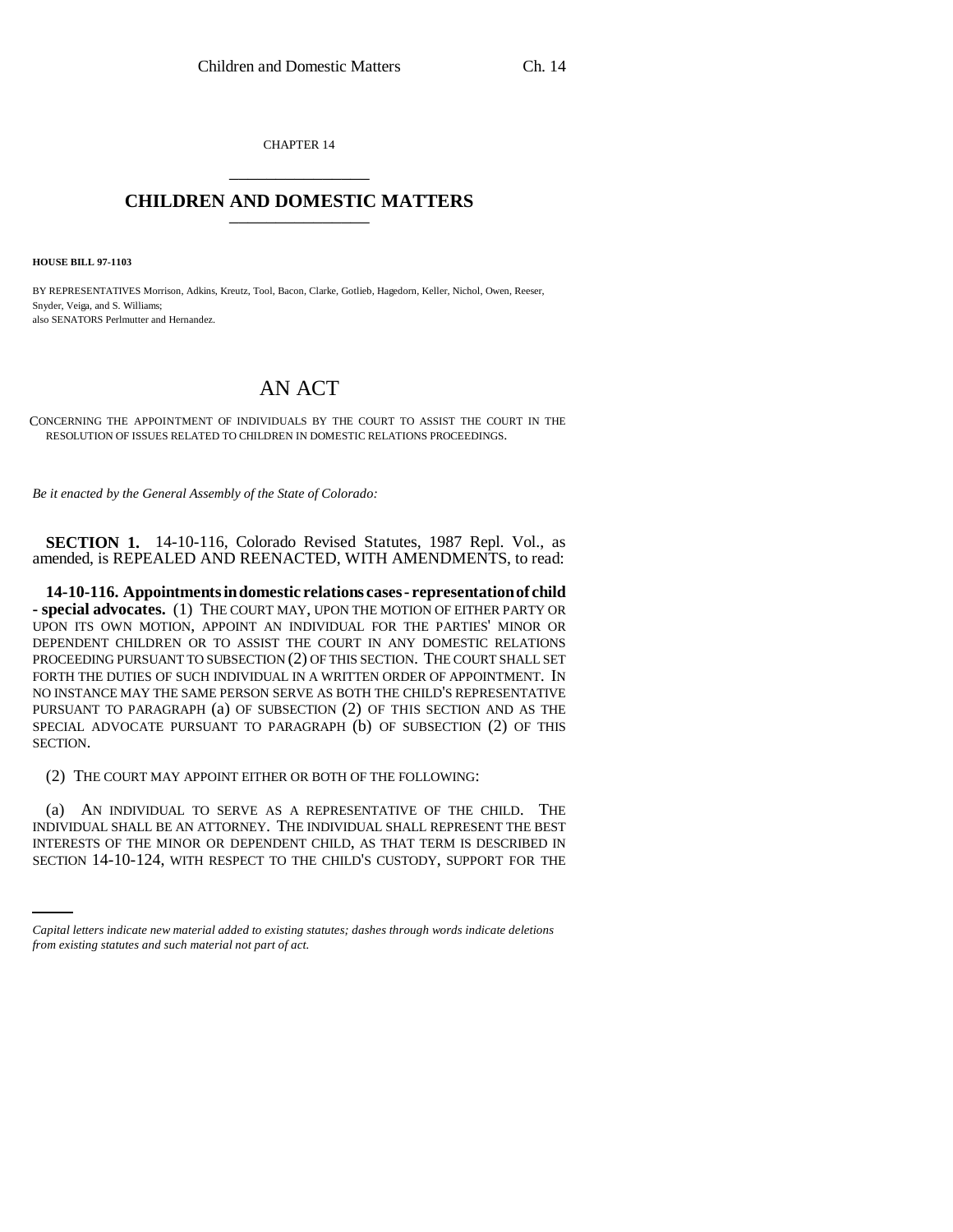## Ch. 14 Children and Domestic Matters

CHILD, THE CHILD'S PROPERTY, PARENTING TIME, OR ANY OTHER ISSUE RELATED TO THE CHILD THAT IS IDENTIFIED IN THE COURT'S ORDER OF APPOINTMENT. THE INDIVIDUAL APPOINTED SHALL ACTIVELY PARTICIPATE IN ALL ASPECTS OF THE CASE INVOLVING THE CHILD, WITHIN THE BOUNDS OF THE LAW. SUCH ATTORNEY SHALL NOT BE CALLED AS A WITNESS IN THE CASE.

(b) AN INDIVIDUAL TO SERVE AS A SPECIAL ADVOCATE. THE SPECIAL ADVOCATE MAY BE, BUT NEED NOT BE, AN ATTORNEY. THE SPECIAL ADVOCATE SHALL INVESTIGATE, REPORT, AND MAKE RECOMMENDATIONS ON ANY ISSUES THAT AFFECT OR MAY AFFECT THE BEST INTERESTS OF THE MINOR OR DEPENDENT CHILD AS THAT TERM IS DESCRIBED IN SECTION 14-10-124. THE SUBJECT MATTER AND SCOPE OF THE SPECIAL ADVOCATE'S DUTIES SHALL BE CLEARLY SET FORTH IN THE COURT'S ORDER OF APPOINTMENT. SUCH DUTIES SHALL INCLUDE THE REQUIREMENT THAT THE SPECIAL ADVOCATE FILE A WRITTEN REPORT WITH THE COURT. THE SPECIAL ADVOCATE SHALL MAKE INDEPENDENT AND INFORMED RECOMMENDATIONS TO THE COURT. WHILE THE SPECIAL ADVOCATE SHALL CONSIDER THE WISHES OF THE CHILD, THE SPECIAL ADVOCATE NEED NOT ADOPT SUCH WISHES IN MAKING HIS OR HER RECOMMENDATIONS TO THE COURT UNLESS THEY SERVE THE CHILD'S BEST INTERESTS AS DESCRIBED IN SECTION 14-10-124. THE CHILD'S WISHES, IF EXPRESSED, SHALL BE DISCLOSED IN THE SPECIAL ADVOCATE'S REPORT. THE SPECIAL ADVOCATE MAY BE CALLED TO TESTIFY AS A WITNESS REGARDING HIS OR HER RECOMMENDATIONS.

(3) THE COURT SHALL ENTER AN ORDER FOR COSTS, FEES, AND DISBURSEMENTS IN FAVOR OF THE CHILD'S REPRESENTATIVE APPOINTED PURSUANT TO PARAGRAPH (a) OF SUBSECTION (2) OF THIS SECTION OR IN FAVOR OF THE SPECIAL ADVOCATE APPOINTED PURSUANT TO PARAGRAPH (b) OF SUBSECTION (2) OF THIS SECTION OR BOTH. THE ORDER SHALL BE MADE AGAINST ANY OR ALL OF THE PARTIES; EXCEPT THAT, IF THE RESPONSIBLE PARTY IS INDIGENT, THE COSTS, FEES, AND DISBURSEMENTS SHALL BE BORNE BY THE STATE.

**SECTION 2.** Article 10 of title 14, Colorado Revised Statutes, 1987 Repl. Vol., as amended, is amended BY THE ADDITION OF A NEW SECTION to read:

**14-10-128.5. Appointment of arbitrator - de novo review of award.** (1) WITH THE CONSENT OF ALL PARTIES, THE COURT MAY APPOINT AN ARBITRATOR TO RESOLVE DISPUTES BETWEEN THE PARTIES CONCERNING THE PARTIES' MINOR OR DEPENDENT CHILDREN, INCLUDING BUT NOT LIMITED TO PARENTING TIME, NONRECURRING ADJUSTMENTS TO CHILD SUPPORT, AND DISPUTED PARENTAL DECISIONS. NOTWITHSTANDING ANY OTHER PROVISION OF LAW TO THE CONTRARY, ALL AWARDS ENTERED BY AN ARBITRATOR APPOINTED PURSUANT TO THIS SECTION SHALL BE IN WRITING. THE ARBITRATOR'S AWARD SHALL BE EFFECTIVE IMMEDIATELY UPON ENTRY AND SHALL CONTINUE IN EFFECT UNTIL VACATED BY THE ARBITRATOR PURSUANT TO SECTION 13-22-214,C.R.S., MODIFIED OR CORRECTED BY THE ARBITRATOR PURSUANT TO SECTION 13-22-215,C.R.S., OR MODIFIED BY THE COURT PURSUANT TO A DE NOVO REVIEW UNDER SUBSECTION (2) OF THIS SECTION.

(2) ANY PARTY MAY APPLY TO HAVE THE ARBITRATOR'S AWARD VACATED, MODIFIED, OR CORRECTED PURSUANT TO THE "UNIFORM ARBITRATION ACT OF 1975", PART 2 OF ARTICLE 22 OF TITLE 13,C.R.S., OR MAY MOVE THE COURT TO MODIFY THE ARBITRATOR'S AWARD PURSUANT TO A DE NOVO REVIEW OF SUCH AWARD. IN CIRCUMSTANCES IN WHICH A PARTY MOVES FOR A DE NOVO REVIEW BY THE COURT,